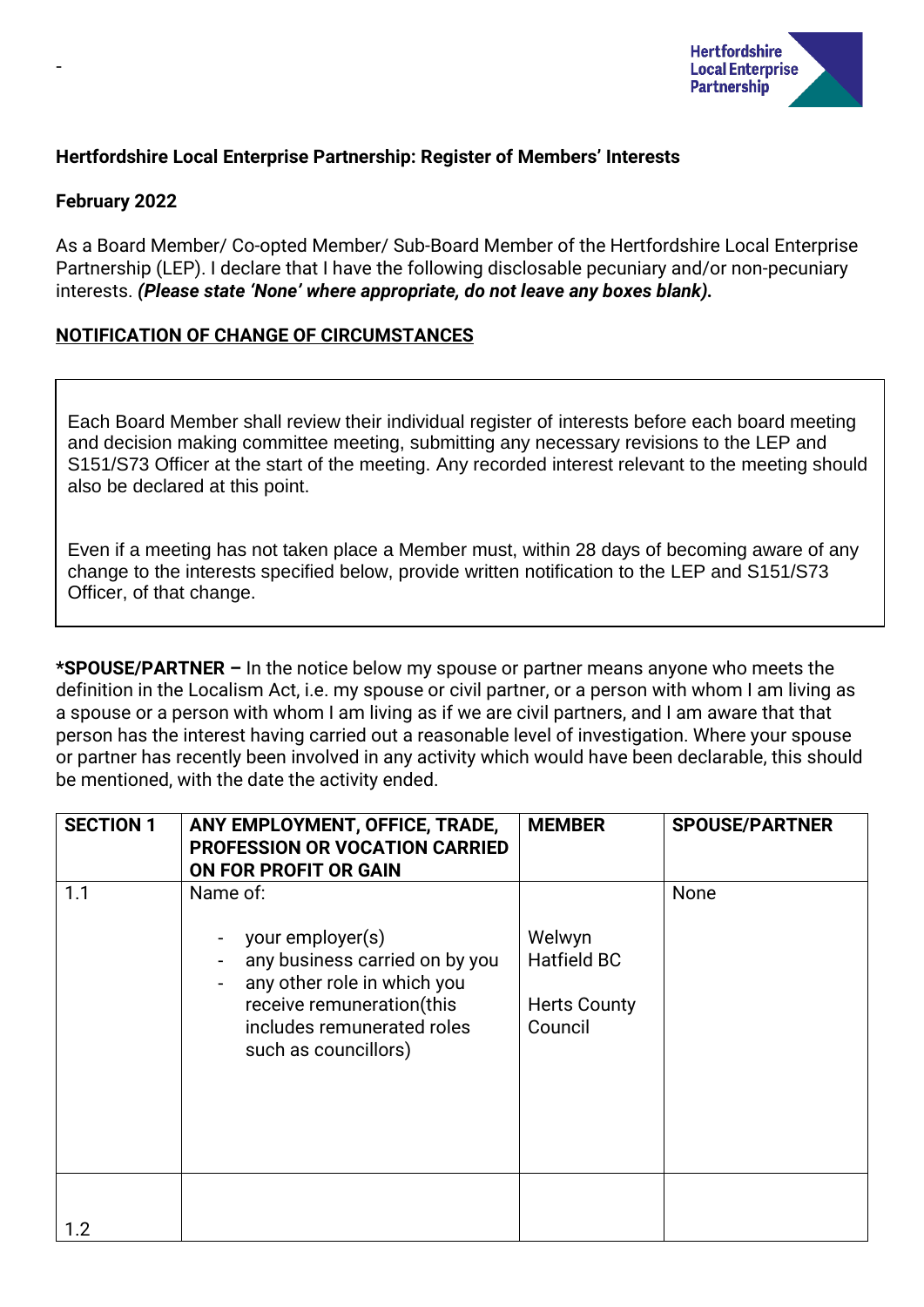

|                  | Description of employment or<br>business activity                                                                                                                                                                                                                                                        |                                                                                                             |                       |
|------------------|----------------------------------------------------------------------------------------------------------------------------------------------------------------------------------------------------------------------------------------------------------------------------------------------------------|-------------------------------------------------------------------------------------------------------------|-----------------------|
| 1.3              | The name of any firm in which you are<br>a partner                                                                                                                                                                                                                                                       | None                                                                                                        | None                  |
| 1.4              | The name of any company for which<br>you are a remunerated director                                                                                                                                                                                                                                      | None                                                                                                        | None                  |
| <b>SECTION 2</b> | <b>SPONSORSHIP</b>                                                                                                                                                                                                                                                                                       | <b>MYSELF</b>                                                                                               | <b>SPOUSE/PARTNER</b> |
| 2.1              | Any financial benefit obtained (other<br>than from the LEP) which is paid as a<br>result of carrying out duties as a<br>Member.<br>This includes any payment or financial<br>benefit from a Trade Union within the<br>meaning of the Trade Union and<br>Labour Relations (Consolidation) Act<br>1992 (a) | None                                                                                                        | None                  |
| <b>SECTION 3</b> | <b>CONTRACTS</b>                                                                                                                                                                                                                                                                                         | <b>MYSELF</b>                                                                                               | <b>SPOUSE/PARTNER</b> |
| 3.1              | Any contract for goods, works or<br>services with the LEP which has not<br>been fully discharged by any<br>organisation named at 1.1                                                                                                                                                                     | None                                                                                                        | None                  |
| 3.2              | Any contract for goods, works or<br>services entered into by any<br>organisation named at 1.1 where<br>either party is likely to have a<br>commercial interest in the outcome of<br>the business being decided by the LEP<br>in the forthcoming meeting.                                                 | None                                                                                                        | None                  |
| <b>SECTION 4</b> | <b>LAND OR PROPERTY</b>                                                                                                                                                                                                                                                                                  | <b>MYSELF</b>                                                                                               | <b>SPOUSE/PARTNER</b> |
| 4.1              | Any interest you or any organisation<br>listed at 1.1 may have in land or<br>property which is likely to be affected<br>by a decision made by the LEP.<br>This would include, within the area of<br>the LEP:<br>Any interest in any land in the<br>LEP areas, including your<br>place(s) of residency    | 20 Moffats<br>Lane,<br><b>Brookmans</b><br>Park.<br>AL9 7RU<br>Welwyn<br>Hatfield<br>110 Vincenzo<br>Close, | Same                  |
|                  |                                                                                                                                                                                                                                                                                                          | <b>Welham Green</b>                                                                                         |                       |

-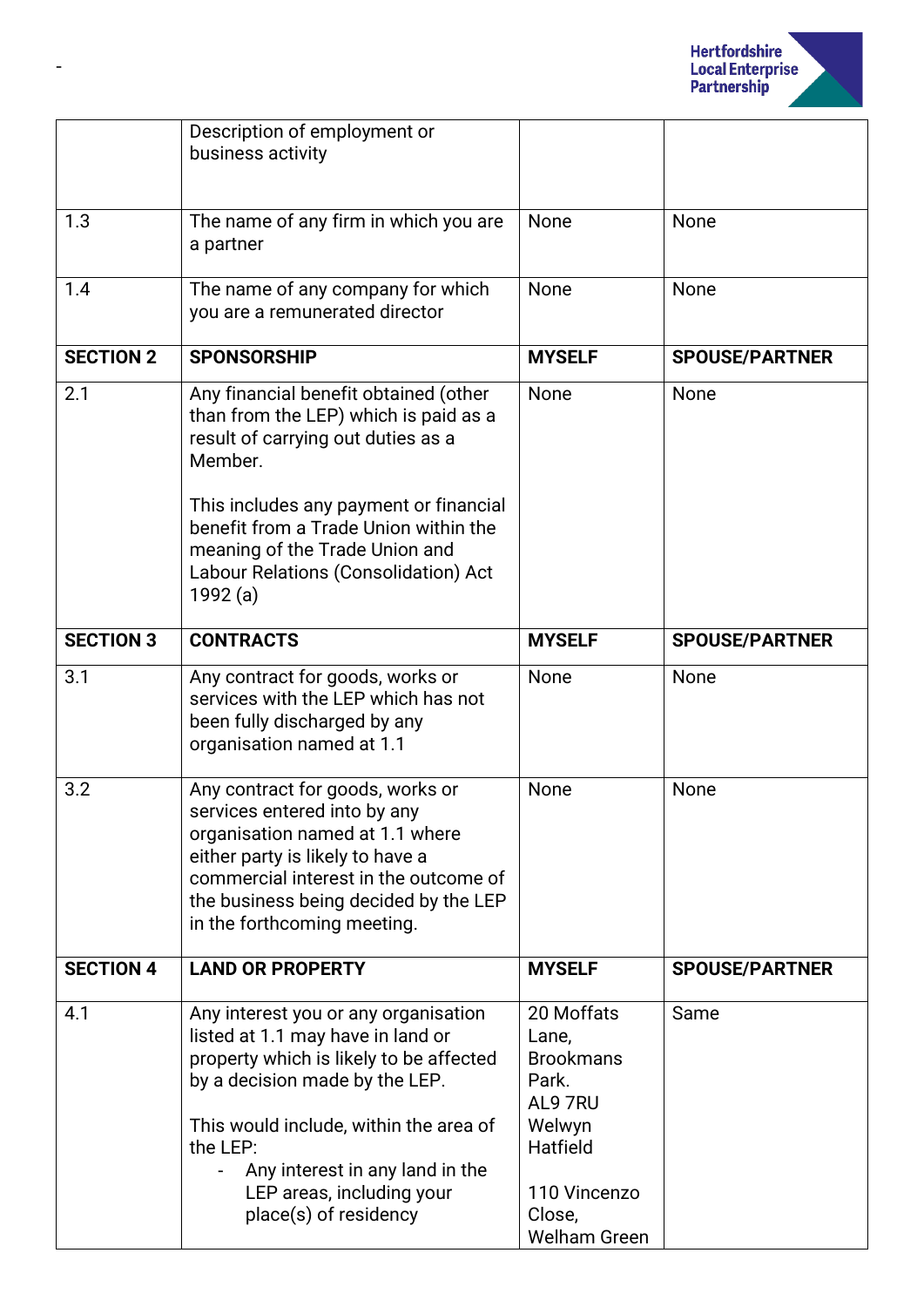

|                  | Any tenancy where the landlord<br>is the LEP and the tenant is a<br>body in which relevant person<br>has a beneficial interest<br>Any licence for a month or<br>longer to occupy land owned by<br>the LEP<br>For property interests, please state the<br>first part of the postcode and the Local<br>Authority where the property resides. If<br>you own/lease more than one property<br>in a single postcode area, please state<br>this.                                                                                                                                                               | AL97NJ<br>Welwyn<br>Hatfield |                       |
|------------------|---------------------------------------------------------------------------------------------------------------------------------------------------------------------------------------------------------------------------------------------------------------------------------------------------------------------------------------------------------------------------------------------------------------------------------------------------------------------------------------------------------------------------------------------------------------------------------------------------------|------------------------------|-----------------------|
| <b>SECTION 5</b> | <b>SECURITIES</b>                                                                                                                                                                                                                                                                                                                                                                                                                                                                                                                                                                                       | <b>MYSELF</b>                | <b>SPOUSE/PARTNER</b> |
| 5.1              | Any interest in securities of an<br>organisation under 1.1 where:-<br>(a) that body (to my knowledge)<br>has a place of business or land<br>in the area of the LEP; and<br>(b) either-<br>the total nominal value of<br>(i)<br>the securities exceeds<br>£25,000 or one<br>hundredth of the total<br>issued share capital of<br>that body or;<br>if the share capital of<br>(ii)<br>that body is of more than<br>one class, the total<br>nominal value of the<br>shares of any one class<br>in which has an<br>interest exceeds one<br>hundredth of the total<br>issued share capital of<br>that class. | None                         | None                  |
| <b>SECTION 6</b> | <b>GIFTS AND HOSPITALITY</b>                                                                                                                                                                                                                                                                                                                                                                                                                                                                                                                                                                            | <b>MYSELF</b>                | <b>SPOUSE/PARTNER</b> |
| 6.1              | Any gifts and/or hospitality received<br>as a result of membership of the LEP<br>(above the value of £50)                                                                                                                                                                                                                                                                                                                                                                                                                                                                                               | None                         | None                  |

-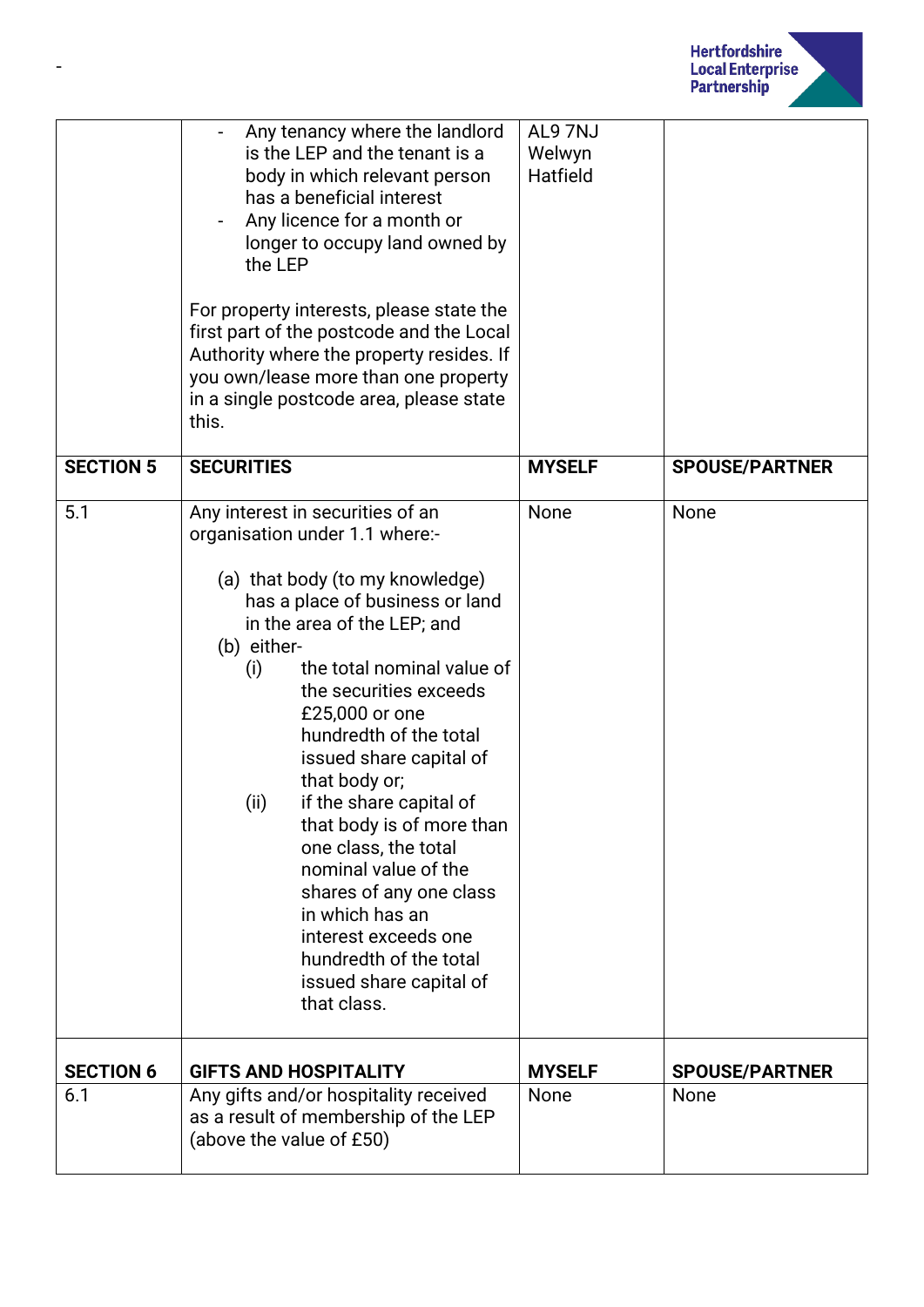

#### **OTHER INTERESTS**

### **Membership of Organisations**

I am a member of, or I am in a position of general control, a trustee of, or participate in the management of:

1. Any body to which I have been appointed or nominated by the LEP:

None

-

2. Any body exercising functions of a public nature - eg school governing body or another LEP:

3. Any body directed to charitable purposes:

North Mymms Parish Charity

4. Any body, one of whose principal purposes includes the influence of public opinion or policy (including any political party or trade union):

The Conservative Party British Association of shooting and conservation Royal Institution of Chartered Surveyors